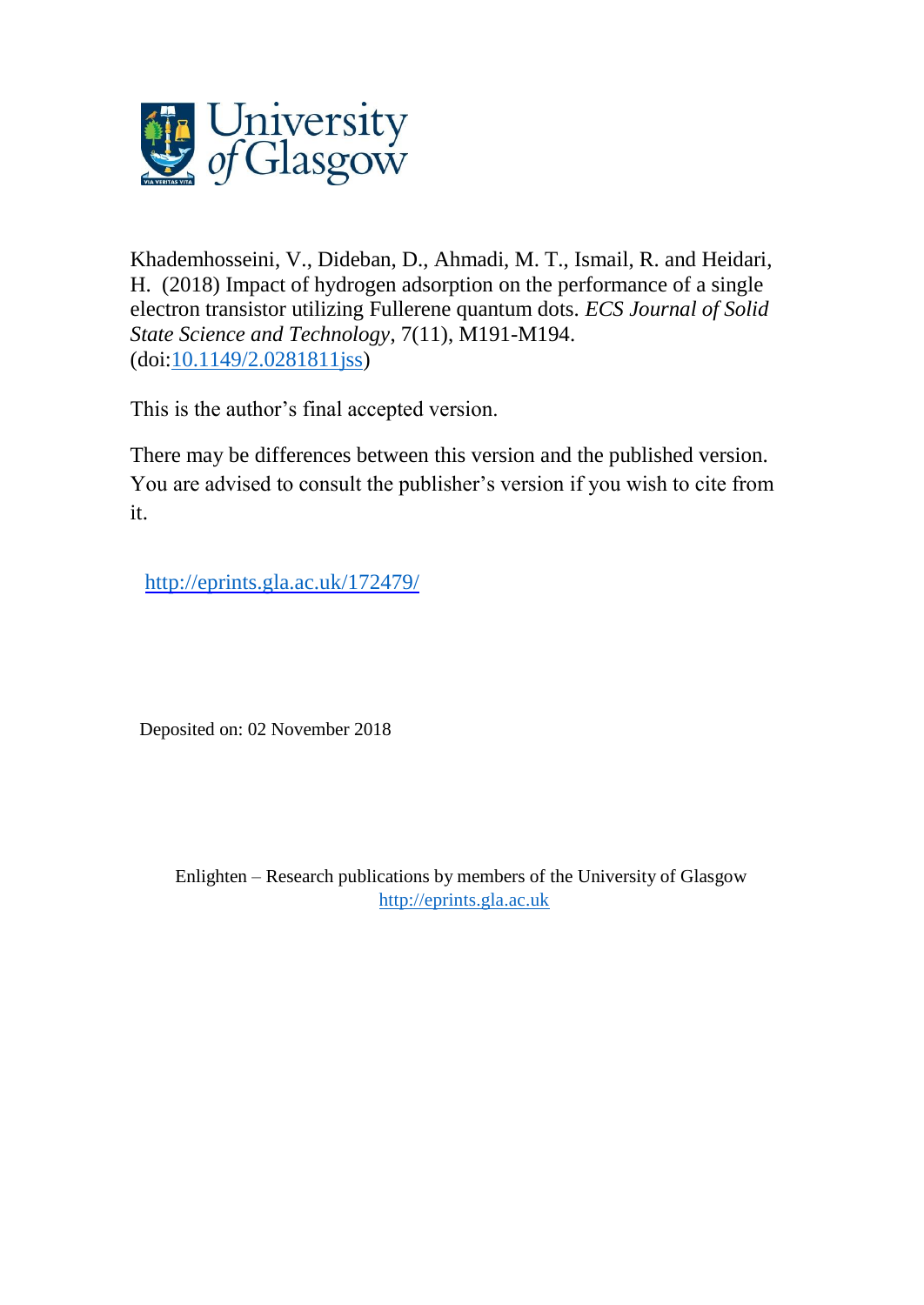| 1              | Impact of hydrogen adsorption on the performance of a single                                                                                             |
|----------------|----------------------------------------------------------------------------------------------------------------------------------------------------------|
| $\overline{2}$ | electron transistor utilizing Fullerene quantum dots                                                                                                     |
| 3              | Vahideh Khademhosseini <sup>1</sup> , Daryoosh Dideban <sup>1, 2,*</sup> , Mohammad Taghi Ahmadi <sup>3,4</sup> , Razali                                 |
| $\overline{4}$ | Ismail <sup>3</sup> , Hadi Heidari <sup>5</sup>                                                                                                          |
| 5              | <sup>1</sup> Institute of Nanoscience and Nanotechnology, University of Kashan, Kashan, Iran                                                             |
| 6              | <sup>2</sup> Department of Electrical and Computer Engineering, University of Kashan, Kashan, Iran                                                       |
| $\tau$<br>8    | <sup>3</sup> Faculty of Electrical Engineering, UniversitiTeknologi Malaysia, 81310, Johor Bahru, Johor,<br>Malaysia                                     |
| 9<br>10        | <sup>4</sup> Nanotechnology Research Center, Nano electronic Research Group, Physics Department,<br>Urmia University, Urmia, Iran                        |
| 11<br>12       | <sup>5</sup> MicroElectronics Lab, Electronics and Nanoscale Engineering Research Division, School of<br>Engineering, University of Glasgow, Glasgow, UK |
| 13             | Corresponding author email: dideban@kashanu.ac.ir                                                                                                        |
| 14             | <b>Abstract</b>                                                                                                                                          |

 The single electron transistor (SET) is a nanoscale electronic device with fast operation speed. The selection of quantum dot as its island can increase its speed. In this research, fullerene quantum dot is suggested as island of SET and also hydrogen atoms are added to fullerene molecule. Comparison study shows that the number of hydrogen atoms can decrease coulomb blockade and zero current range. Moreover, increasing the number of fullerene quantum dots has an impact on coulomb diamond area, so reliability of SET can be improved. Therefore choosing suitable number of fullerene quantum dots and hydrogen atoms can SET current to a desired value.

 **Keywords:** Hydrogen Adsorption, Electron Tunneling, Quantum Dot, Single Electron Transistor.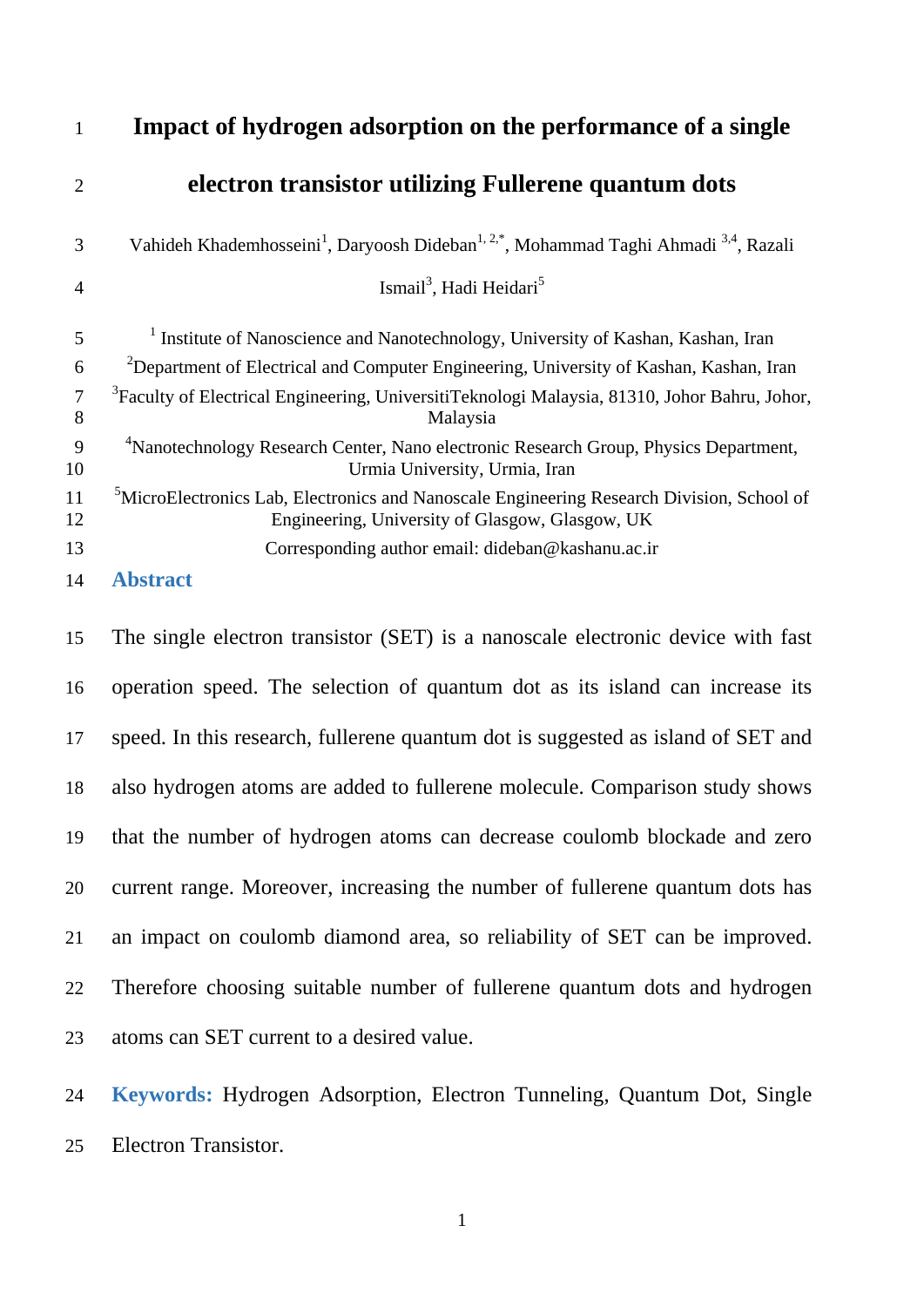Progress in semiconductor industry necessitates nanoscale transistors with novel materials to produce chips with higher operation speeds and lower power 29 consumption  $\begin{bmatrix} 1 \\ 2 \end{bmatrix}$ . The single electron transistor (SET) is a nanoscale switching device that controls electron tunneling between source and drain electrodes and quantum dot via its coulomb barriers. The only way for electrons to stop the tunneling is occurred via a physical process which is called coulomb blockade effect [3-10]. This phenomenon and the energy spectrum of a quantum dot are combined in constant interaction model [11]. The total energy of the quantum dot is given by:

$$
E(N) = \sum_{i=1}^{N} \varepsilon_i + U(N) = \sum_{i=1}^{N} \varepsilon_i + \frac{e^2 N^2}{2C \sum} + eN(\frac{Q_{bg}}{C \sum} + \sum_{j=1}^{n} \frac{C_{0j}}{C \sum} V_j)
$$
(1)

where " $\varepsilon_i$ " is the sum of single-particle energies of SET, " $U(N)$ " is the 37 38 electrostatic energy, "e" is the electron unit charge, "N" is the number of electrons, " $C \Sigma$ " is sum of the drain, gate, and source capacitances, " $Q_{bg}$ " is the 40 charge that remains on the dot if all potentials are put to zero, " $C_{oj}$ " is self-41 capacitance of the island and " $V_j$ " is the applied gate voltage.

Adding an electron to the quantum dot needs an electrochemical potential  $(\mu_N)$ 43 which can be expressed as:

44 
$$
\mu_N = E(N) - E(N-1) = \varepsilon_N + \frac{e^2}{C\Sigma}(N-\frac{1}{2}) + e(\frac{Q_{bg}}{C\Sigma} + \sum_{j=1}^n \frac{C_{0j}}{C\Sigma}V_j)
$$
 (2)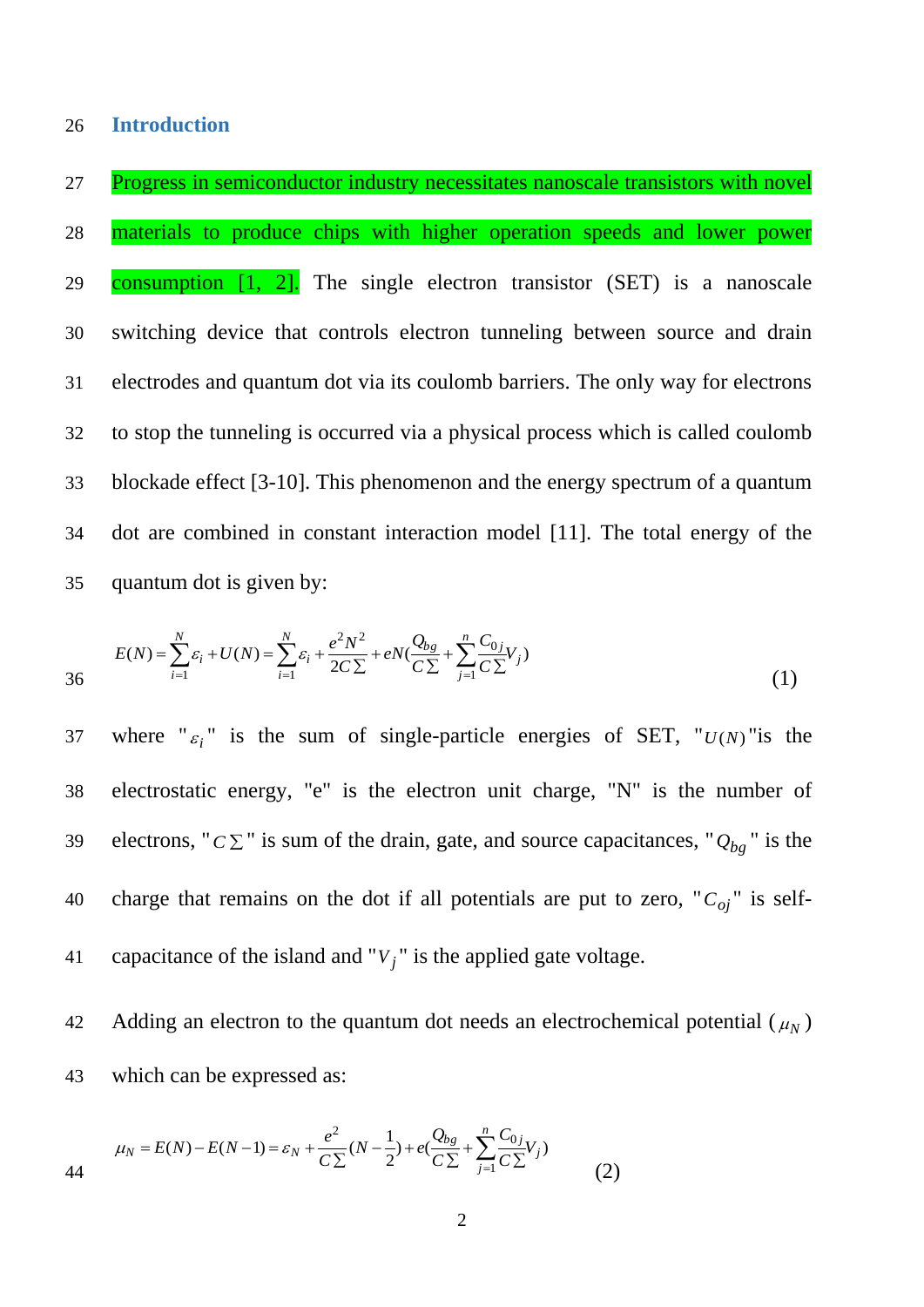The electron tunneling in a quantum dot transistor is depicted in Fig.1 that contains double tunnel barriers.

 The coulomb blockade effect occurs at very small bias and low temperatures as shown in Fig.1(a). Not only electron tunneling is stopped but also their number is fixed on N electrons. When the gate voltage increases, the chemical potential 50 ( $\mu$ <sub>N</sub>) inside the dot is equal to the chemical potential in the drain ( $\mu$ <sub>D</sub> =  $\mu$ <sub>N</sub>). Therefore electron can tunnel from quantum dot to the drain and consequently the number of electrons on the dot changes from N to N-1. In other words, the current can flow in SET [12-17].

 The coulomb blockade can be characterized using a pattern which is called coulomb diamond. It is basically the diagram of the gate voltage as function of the bias voltage which clearly indicates coulomb blockade region as well as single electron tunneling region [18, 19]. It is marked in Fig.2. The variation of coulomb diamond area can be observed in SET that causes to increase the current oscillation.

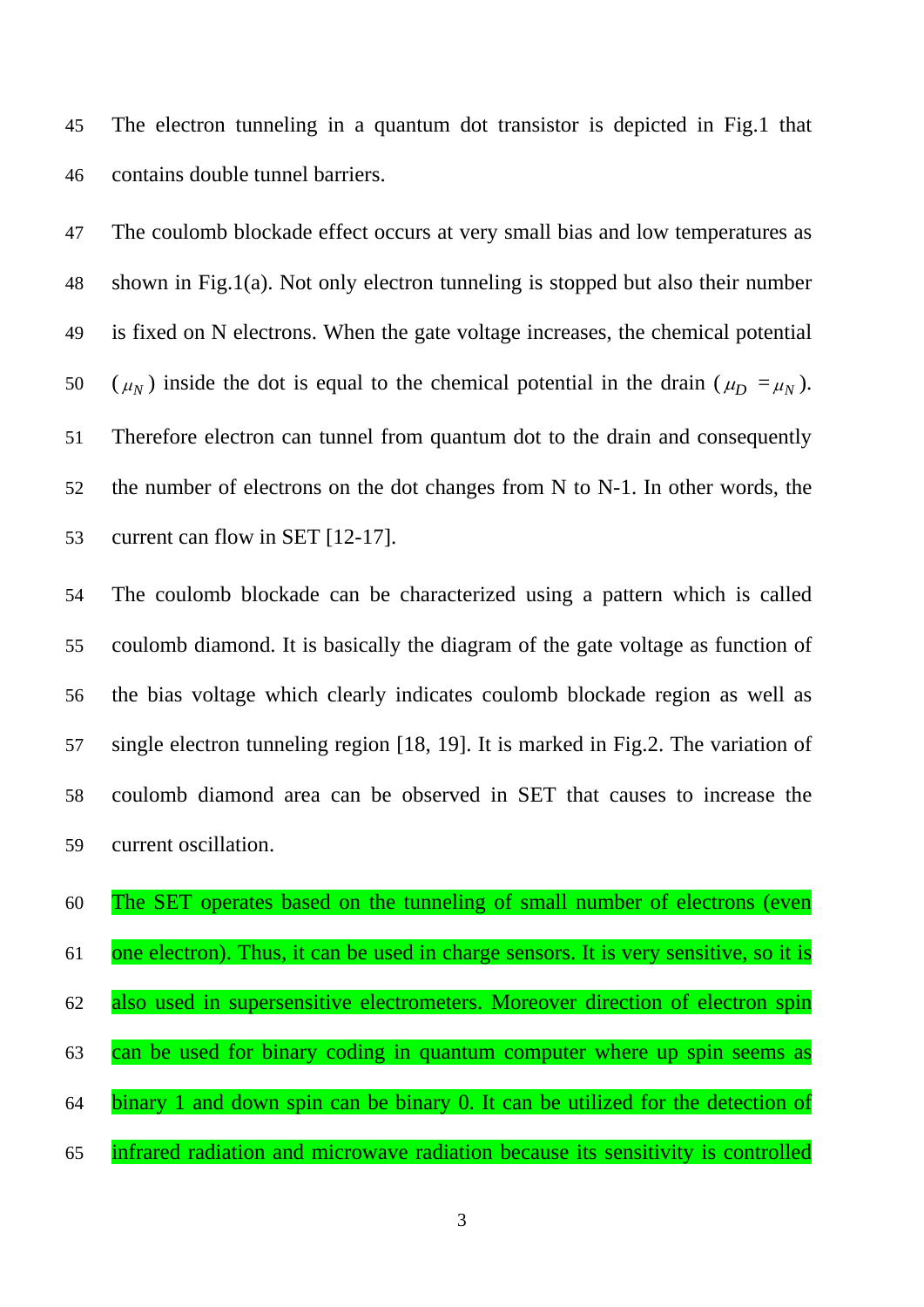- by its coulomb blockade energy. Finally, since its current is in the nano-Amper
- 67 range, it can be used for the measurement of very small DC currents [20].
- SET operation depends on the tunneling of an electron form its channel but
- current flows in MOSFETs by transfer of thousands of electrons from its
- channel. Consequently decreasing number of transferred electrons from the
- transistor channel raises its operation speed and also possibility of circuit
- integration in higher level. Therefore it is possible to replace MOSFETs with
- SETs in next generation of electronic circuits in future [21].
- **Results and discussion**
- Island's material of SET affects on its operation speed [22]. Its important
- parameter is electron mobility which influences on speed of transferred
- 77 electrons and consequently its coulomb blockade range [23]. Moreover SET
- needs a quantum dot island which should be stable in nanometer range
- dimensions. Thus fullerene as a zero dimension material with high electron
- 80 mobility and high stability in nanoscale is selected for the SET island [24,25].
- Furthermore utilizing fullerene as SET island presents lower leakage current
- and coulomb blockade range than SET with silicon island [26].

 In this research, we proposed the idea of selecting fullerene as the quantum dot material of SET when different numbers of hydrogen atoms are added to fullerene molecule as used in other work [27]. They are considered as quantum dots in SET as shown in Fig.3.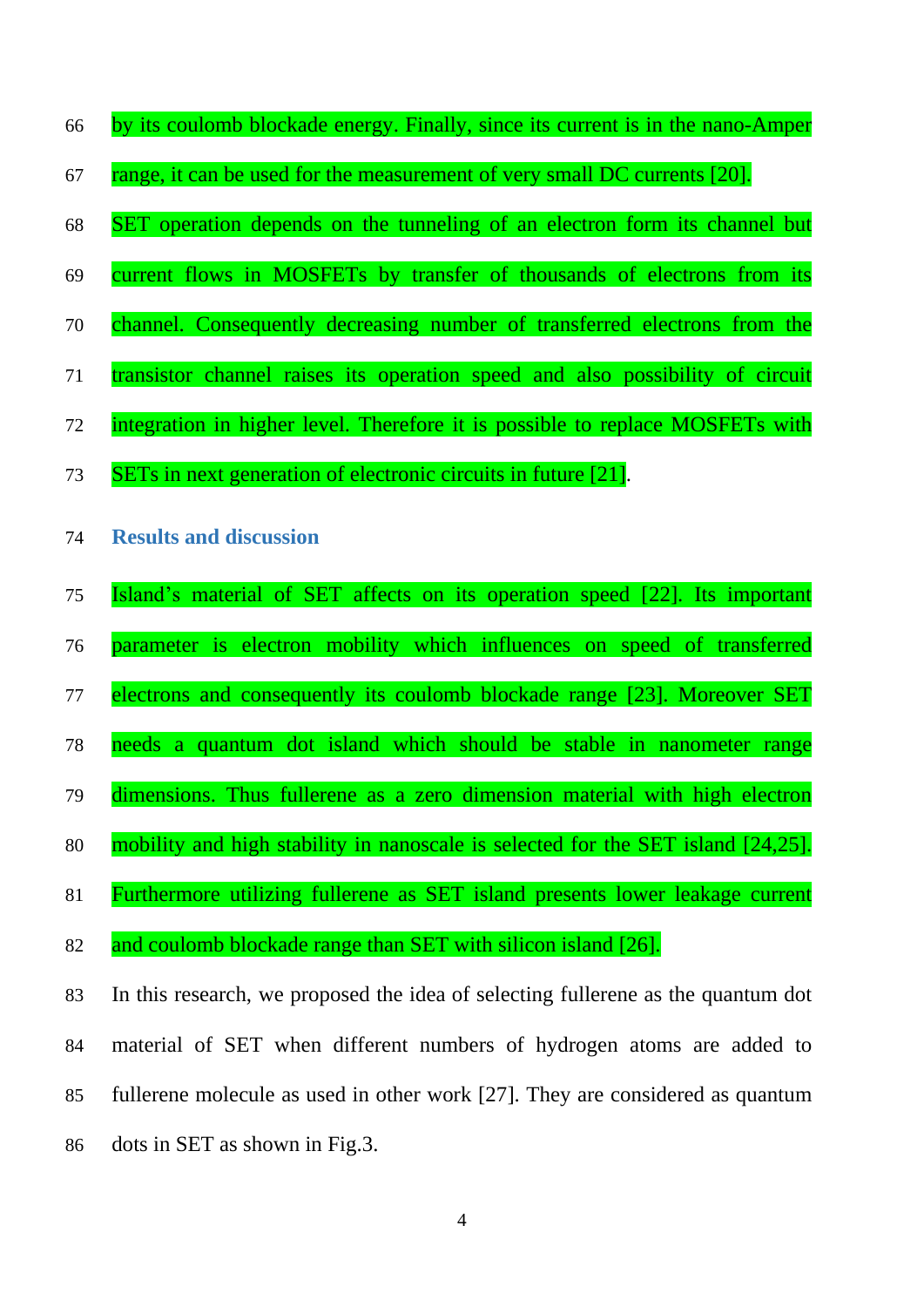The coulomb diamonds of different quantum dots are investigated and plotted using Atomistix Toolkit software [28] and thus their stability diagrams are 89 presented in Fig.4(a-d). Their impacts on  $V_{ds}-V_g$  characteristics are compared together and also the best quantum dot is selected to design SET.

91 The coulomb blockade ranges associated with each coulomb diamond as well as 92 their areas are extracted from Fig.4 and they are presented in Table1.

93

94 Table1: Important parameters extracted from center diamond of the stability diagrams 95 presented in Fig 4.

| Fullerene    | $V_{ds_{\text{min}}}$ , $V_{ds_{\text{max}}}$ | $\Delta V_{ds}$ | $Vg_{\text{min}}$ , $Vg_{\text{max}}$ | $\Delta Vg$ | Diamond |
|--------------|-----------------------------------------------|-----------------|---------------------------------------|-------------|---------|
| molecule     |                                               |                 |                                       |             | Area    |
|              |                                               |                 |                                       |             |         |
| a            | $-3.385, 3.497$                               | 6.882           | $-3.043, 0.319$                       | 3.362       | 11.568  |
|              |                                               |                 |                                       |             |         |
| $\mathbf b$  | $-4.464, 4.501$                               | 8.965           | $-3.307, 1.169$                       | 4.476       | 20.063  |
|              |                                               |                 |                                       |             |         |
| $\mathbf{C}$ | $-4.352, 4.427$                               | 8.779           | $-3.194, 1.132$                       | 4.326       | 18.988  |
|              |                                               |                 |                                       |             |         |
| d            | $-3.311, 3.459$                               | 6.656           | $-3.194, 0.225$                       | 3.419       | 11.378  |
|              |                                               |                 |                                       |             |         |

97 The comparison study in Table 1 shows that center diamond area and coulomb 98 blockade range of molecule"d" is lower than other molecules.This molecule has 99 more hydrogen atoms than other molecules. Therefore the number of hydrogen 100 atoms has direct effect on coulomb blockade range and zero current in SET.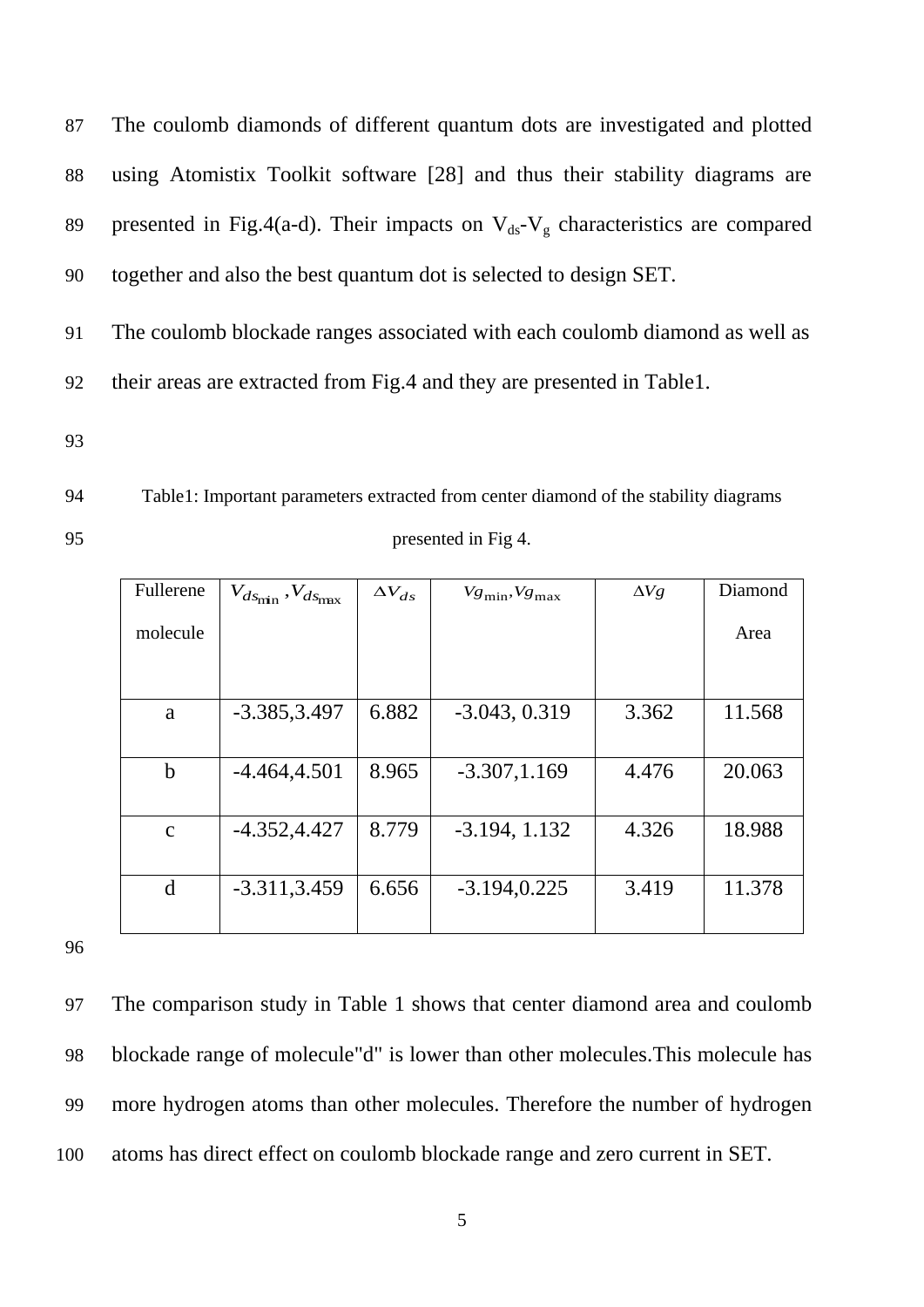Another effective factor in SET operation is the number of quantum dots, so this factor is explored in our study. The stability diagrams of SETs utilizing single, double and three QDs are plotted in Fig 5.

 The Comparison study in Fig.5 indicates that increasing the number of quantum dots can decrease the coulomb blockade range in stability diagram of SET. Furthermore lower coulomb diamond area can lead to lower variation, so current oscillations as operation limiter of SET is reduced and consequently SET can operate in higher speeds.

- The fabrication steps in producing the SET under study are investigated using other work and are shown in Fig. 6 [29]. Different materials are used for its fabrication. The silicon is selected for its substrate. It is cleaned with piranha 112 solution and then  $Al_2O_3$  layer is deposited on it. This layer is isolation layer between substrate and SET. A thin layer of Chromium as active layer is 114 deposited on  $Al_2O_3$  layer. Furthermore the SET has three electrodes which are 115 produced by etching process in Focused Ion Beam (FIB) system. The pattern is generated and then device pad and electrodes are produced. Moreover fabrication of inter-electrode gaps and deposition of the nanoscale island are carried out with FIB system. Chemical oxidation is done and tunnel junctions 119 form and finally a layer of  $Al_2O_3$  is deposited which passivates the SET [29].
-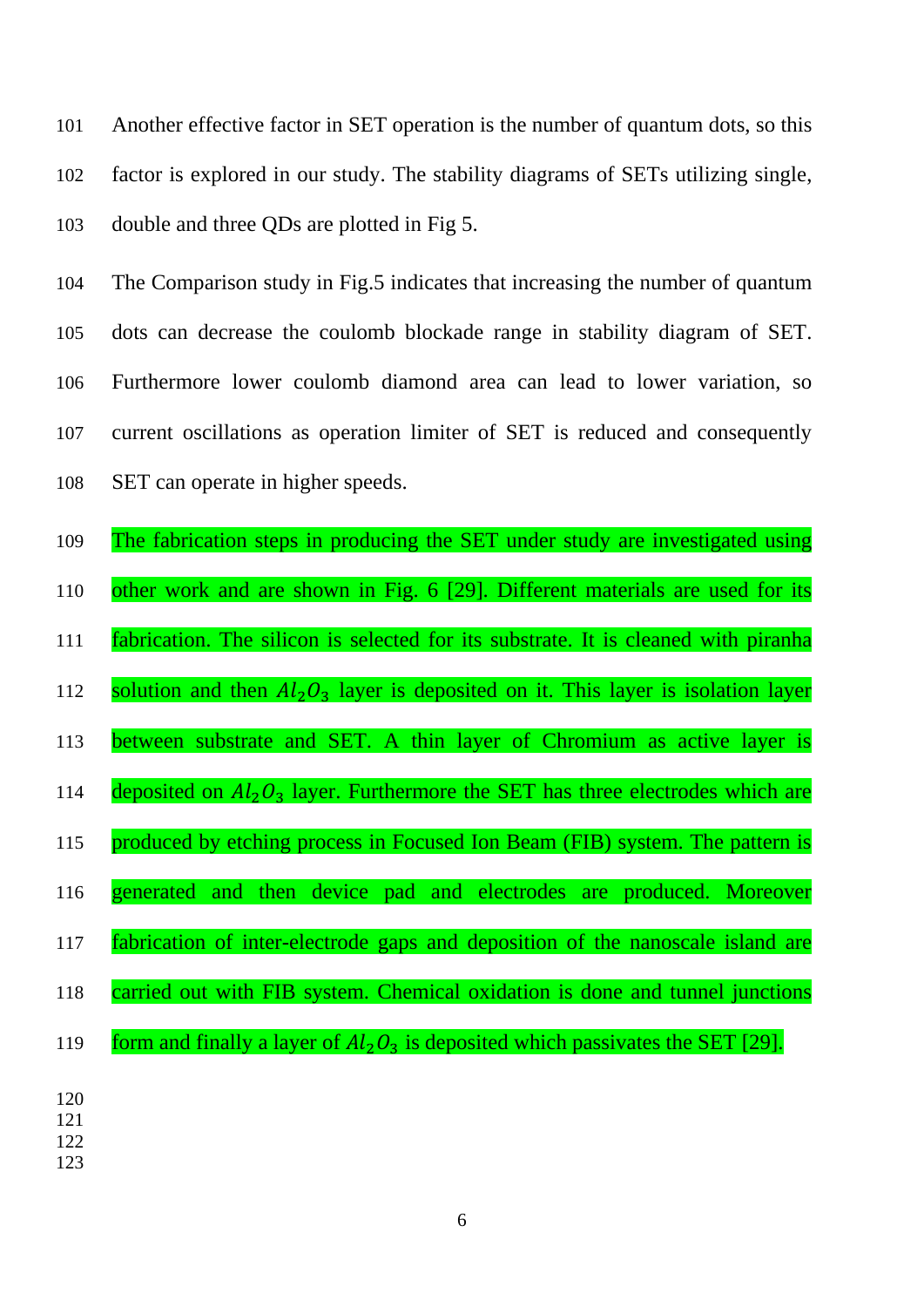## **Conclusion**

 The single electron transistor (SET) can increase the speed of electronic circuits due to its fast operation. The important factor of SET operation is the coulomb blockade range that shows zero tunneling current. This range can be decreased by fullerene quantum dot with unique properties. In this research, hydrogen atoms added to fullerene quantum dot. Comparison study indicated that the number of hydrogen atoms had direct impact on the coulomb blockade range and coulomb diamond area. On the other hand increasing the number of quantum dots can reduce thecoulomb blockade range in stability diagram of SET. Therefore the current of SETcan be tuned with the appropriate selection of the number of quantum dots and hydrogen atoms.

## **Acknowledgement**

 This research was supported by University of Kashan, under supervision of Dr. Daryoosh Dideban. Authors are also thankful to the support received for this work from Microelectronics Lab (meLAB) at the University of Glasgow. Also thanks to the Research Management Center (RMC) of Universiti Teknologi Malaysia (UTM) for providing an excellent research environment in which to simulate this research by Atomistix ToolKit and to complete this work.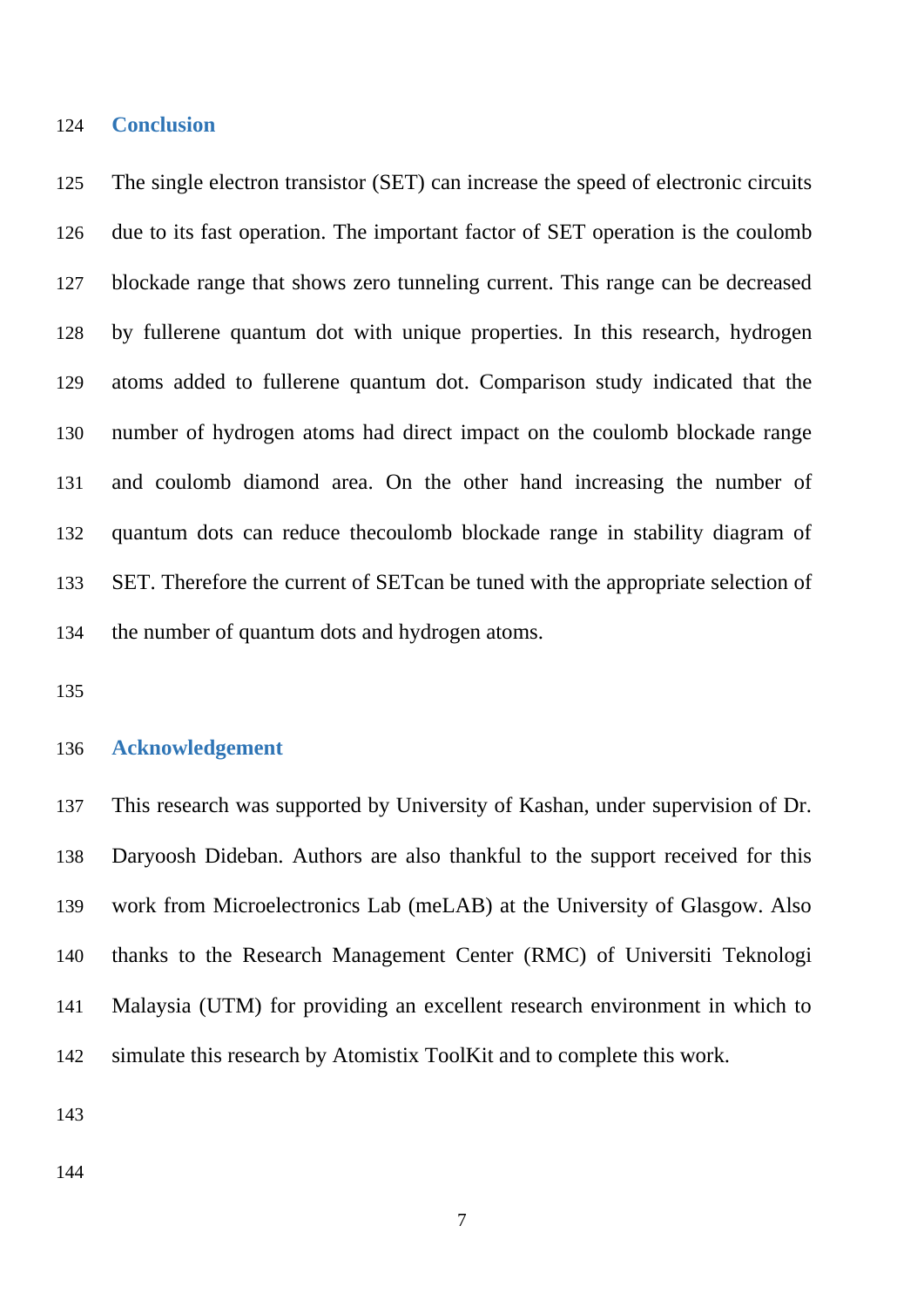## **References:**

 1. [M. Akbari Eshkalak](https://www.sciencedirect.com/science/article/abs/pii/S0375960116309768#!) and M.K. [Anvarifard,](https://www.sciencedirect.com/science/article/abs/pii/S0375960116309768#!) " A novel graphene nanoribbon FET with an extra peak electric field (EFP-GNRFET) for enhancing the electrical performances", [Physics Letters A](https://www.sciencedirect.com/science/journal/03759601), [Vol. 381, Issue 16,](https://www.sciencedirect.com/science/journal/03759601/381/16) p. 1379, 2017.

 2. [M. Akbari Eshkalak](http://jss.ecsdl.org/search?author1=Maedeh+Akbari+Eshkalak&sortspec=date&submit=Submit) and [M. K. Anvarifard](http://jss.ecsdl.org/search?author1=Mohammad+K.+Anvarifard&sortspec=date&submit=Submit), "A guideline for achieving the best electrical performance with strategy of halo in graphene nanoribbon field effect transistor", ECS Journal of Solid State Science and Technology, Vol. 5, No.12,p.141, 2016.

 3. [VV .Shorokhov,](https://scholar.google.com/citations?user=Wk_4GH4AAAAJ&hl=en&oi=sra) [DE. Presnov,](https://scholar.google.com/citations?user=qny_aJEAAAAJ&hl=en&oi=sra) SV. Amitonov, [YA .Pashkin](https://scholar.google.com/citations?user=yBPvaR0AAAAJ&hl=en&oi=sra) and V.A. Krupenin, "Single-electron tunneling through an individual arsenic dopant in silicon", Nanoscale, Vol.9, p.613, 2017.

 4. [F. Wang,](http://www.sciencedirect.com/science/article/pii/S0375960116316735) J. [Fang,](http://www.sciencedirect.com/science/article/pii/S0375960116316735) [Sh. Chang,](http://www.sciencedirect.com/science/article/pii/S0375960116316735) [Sh. Qin,](http://www.sciencedirect.com/science/article/pii/S0375960116316735) [X. Zhang,](http://www.sciencedirect.com/science/article/pii/S0375960116316735) [H. Xu](http://www.sciencedirect.com/science/article/pii/S0375960116316735) ," Ro[om](http://www.sciencedirect.com/science/article/pii/S0375960116316735)  [temperature Coulomb blockade mediated field emission via self-assembled gold](http://www.sciencedirect.com/science/article/pii/S0375960116316735)  [nanoparticles"](http://www.sciencedirect.com/science/article/pii/S0375960116316735) [, Physics Letters A, Vol .381,](http://www.sciencedirect.com/science/journal/03759601/381/5) p.476 ,2017.

 5. V. KhademHosseini, M T.Ahmadi, S. Afrang and R. Ismail, "Current analysis and modelling on fullerene single electron transistor at room temperature", Journal of Electronic Materials, Vol.46, No.7, p. 4294, 2017.

6. W. A.Schoonveld, J.Wildeman, D. Fichou, P. A. Bobbert, B. J.van Wees ,

T. M.Klapwijk, "Coulomb-blockade transport in single-crystal organic thin-film

transistors", Nature, Vol. 404, pp.977, 2000.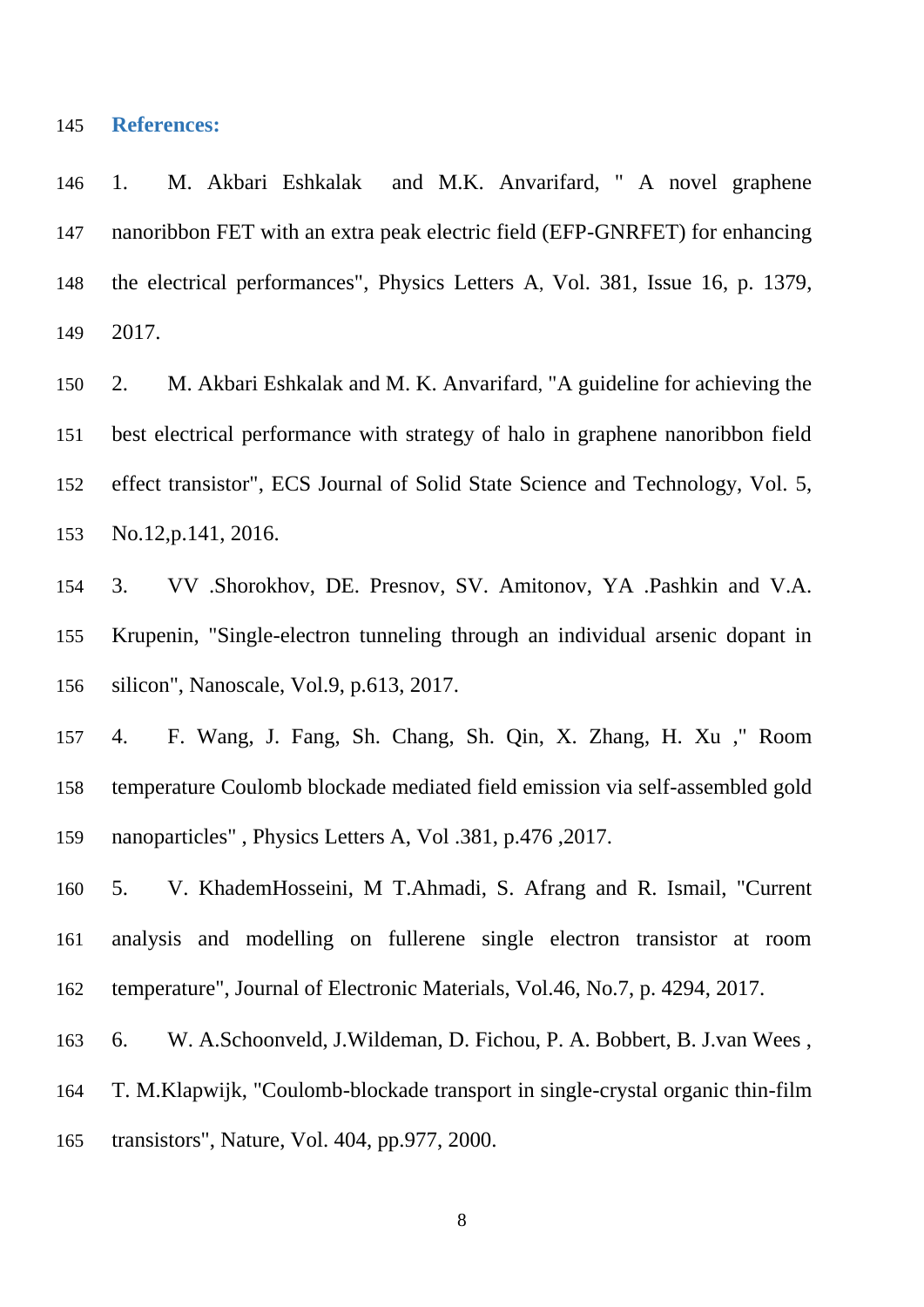7. J.Park, A. N.Pasupathy, J. I.Goldsmith, C.Chang, Y.Yaish, J.R. Petta, M.Rinkoski, J.P. Sethna, H. D.Abruña, P. L. McEuen, D .C.Ralph," Coulomb blockade and the Kondo effect in single-atom transistors". Nature, Vol.417, p.722, 2002.

 8. M.Ejrnaes, M .T.Savolainen b, M.Manscher , a J.Mygind, "Microwave induced co-tunneling in single electron tunneling transistors". [Physica C:](https://www.sciencedirect.com/science/journal/09214534)  [Superconductivity](https://www.sciencedirect.com/science/journal/09214534), Vol. 372, p.1353, 2002.

9. H. Zheng, M. Asbahi, S. Mukherjee, C. J Mathai, K. Gangopadhyay, J. K

 W Yang, Sh.Gangopadhyay," Room temperature Coulomb blockade effects in Au nanocluster/pentacene single electron transistors", Nanotechnology.Vol. [26](http://iopscience.iop.org/volume/0957-4484/26)[,](http://iopscience.iop.org/issue/0957-4484/26/35) [p.35,](http://iopscience.iop.org/issue/0957-4484/26/35) 2015.

 10. F. Willy , Y. Darma , "Modeling and simulation of single electron transistor with master equation approach", Journal of Physics: Conference Series 739 IOP science , 2016.

 11. C. W. J. Beenakker, "Theory of Coulomb-blockade oscillations in the conductance of a quantum dot", Physical Review B ,Vol.44, 1646 ,1991.

12. W. A.Schoonveld, J.Wildeman, D. Fichou, P. A. Bobbert, B. J.van Wees ,

T. M.Klapwijk, "Coulomb-blockade transport in single-crystal organic thin-film

transistors". Nature, Vol.404 , p.977,2000.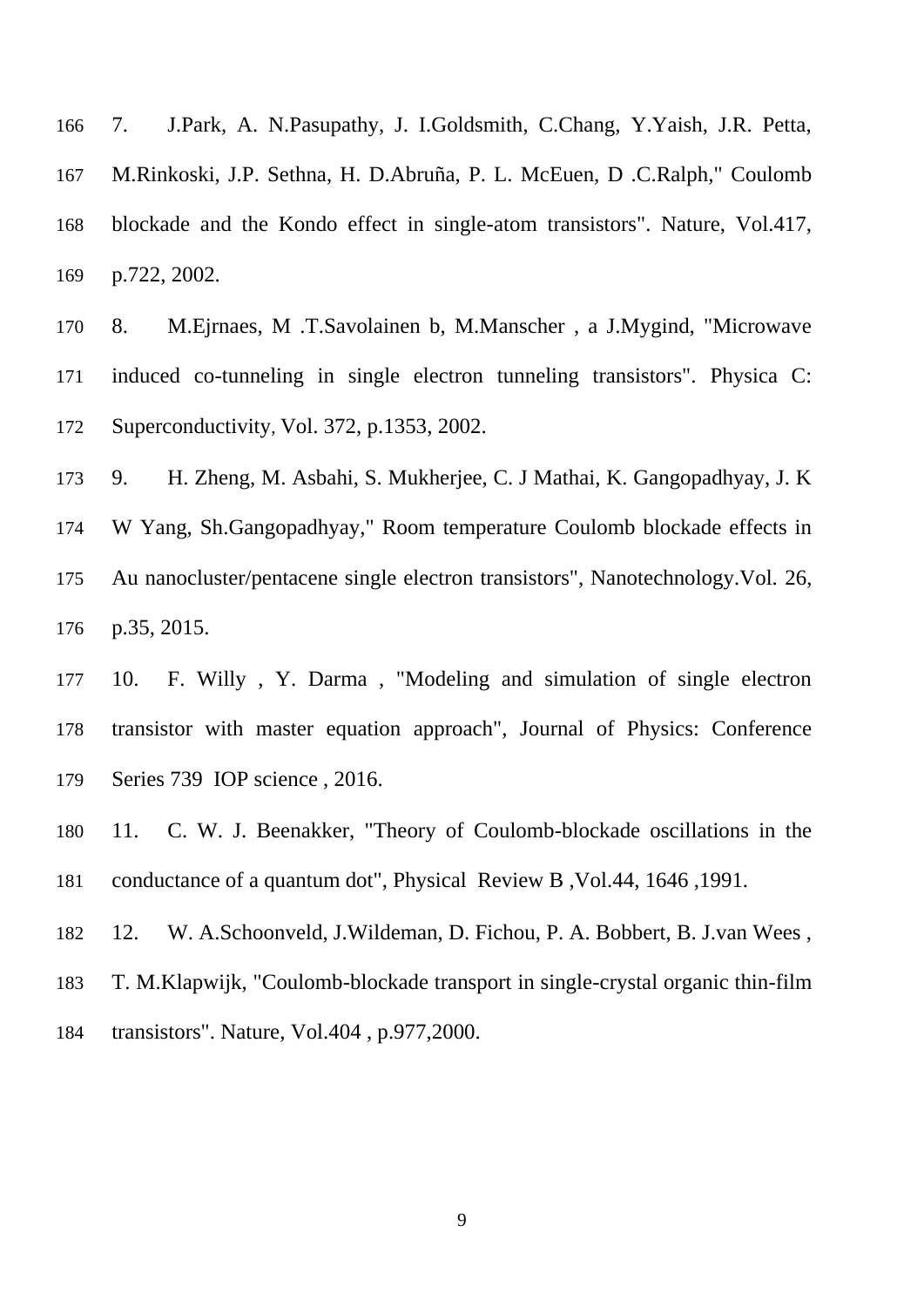13. V. KhademHosseini, MT. Ahmadi, S. Afrang, R. Ismail ," The Analysis of Coulomb Blockade in Fullerene Single Electron Transistor at RoomTemperature" Journal Nanoanalysis., Vol. 4, No. 2, p. 120, 2017.

 14. R. Hanson, L. P. Kouwenhoven, J. R. Petta, S. Tarucha, and L. M. K. Vandersypen. "Spins in few-electron quantum dots", Review Modern Physics, Vol 79, p.1217 ,2007.

 15. D.V. Averin, [K.K. Likharev,](https://scholar.google.com/citations?user=hrGiWe8AAAAJ&hl=en&oi=sra) ["Coulomb blockade of single-electron](http://link.springer.com/article/10.1007/BF00683469)  [tunneling, and coherent oscillations in small tunnel junctions"](http://link.springer.com/article/10.1007/BF00683469) Journal of low temperature physics, Vol. 62, [Issue 3–4,](https://link.springer.com/journal/10909/62/3/page/1) p 345, 1986.

 16. J.R. Tucker," Complementary digital logic based on the Coulomb blockade", Journal of Applied Physics, Vol.72 , No. 9, p. 4399 , 1992.

17. [K. Lee](https://scholar.google.com/citations?user=GTSMnlcAAAAJ&hl=en&oi=sra) , [G.Kulkarni](https://scholar.google.com/citations?user=ibVVs6MAAAAJ&hl=en&oi=sra) , [Z. Zhong](https://scholar.google.com/citations?user=FG5TJpoAAAAJ&hl=en&oi=sra) ," [Coulomb blockade in monolayer](http://pubs.rsc.org/is/content/articlehtml/2016/nr/c5nr08954a) 

[MoS2 single electron transistor](http://pubs.rsc.org/is/content/articlehtml/2016/nr/c5nr08954a) ", Nanoscale ,Vol .8, p.7755, 2016.

 18. Y. Azuma, Y. Onuma, M. Sakamoto , T Teranishi, " [Rhombic Coulomb](http://pubs.rsc.org/-/content/articlehtml/2016/nr/c5nr08965d)  [diamonds in a single-electron transistor based on an Au nanoparticle chemically](http://pubs.rsc.org/-/content/articlehtml/2016/nr/c5nr08965d)  [anchored at both ends"](http://pubs.rsc.org/-/content/articlehtml/2016/nr/c5nr08965d), Nanoscale, Vol.8, p.4720, 2016.

 19. V. KhademHosseini, MT. Ahmadi, S. Afrang, R. Ismail " Analysis and [Simulation o](http://www.tandfonline.com/doi/abs/10.1080/03610918.2014.970700)f Coulomb Blockade and Coulomb Diamonds in Fullerene Single Electron Transistors", Journal of nanoelectronics and optoelectronics, Vol.13,p.138, 2018.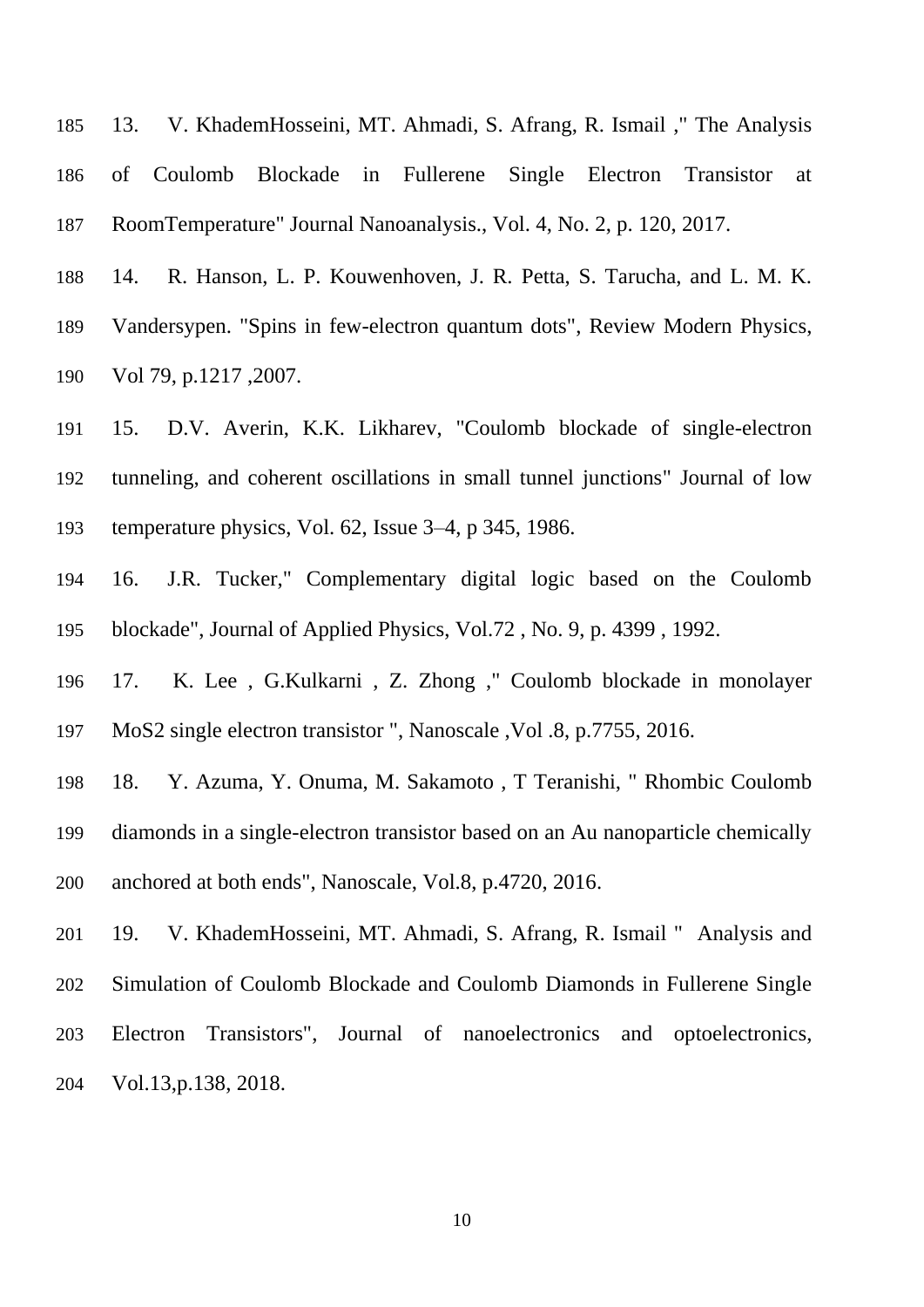20. A. Kumar and D. Dubey, "Single Electron Transistor: Applications and Limitations", Advance in Electronic and Electric Engineering, Vol.3, No. 1 ,p. 57, 2013.

 21. S. Goyal1, A. Tonk, "A Review towards Single Electron Transistor (SET)", International Journal of Advanced Research in Computer and Communication Engineering , Vol. 4, Issue 5, 2015

 22. V. KhademHosseini, D. Dideban , M T. Ahmadi, R. Ismail, "Analysis and Modelling of Quantum Capacitance on Graphene Single Electron Transistor", International Journal of Modern Physics B,Vol. 32 ,1850235 ,2018.

 23. V. KhademHosseini, D. Dideban , MT. Ahmadi, R. Ismail," An analytical approach to model capacitance and resistance of capped carbon nanotube single electron transistor", International Journal of Electronics and Communications (AEÜ), Vol. 90,p.97,2018.

 24. V. KhademHosseini, M T. Ahmadi, R. Ismail " Analysis and Modeling of Fullerene Single Electron Transistor Based on Quantum Dot Arrays at Room Temperature", Journal of electronic materials,Vol .47, [Issue](https://link.springer.com/journal/11664/47/8/page/1) 8, p 4799, 2018.

 25. V. KhademHosseini, D. Dideban ,M T. Ahmadi, R. Ismail, "Single Electron Transistor Scheme Based on Multiple Quantum Dot Islands: Carbon Nanotube and Fullerene", ECS Journal of Solid State Science and Technology, Vol. 7, issue 10, M145-M152, 2018.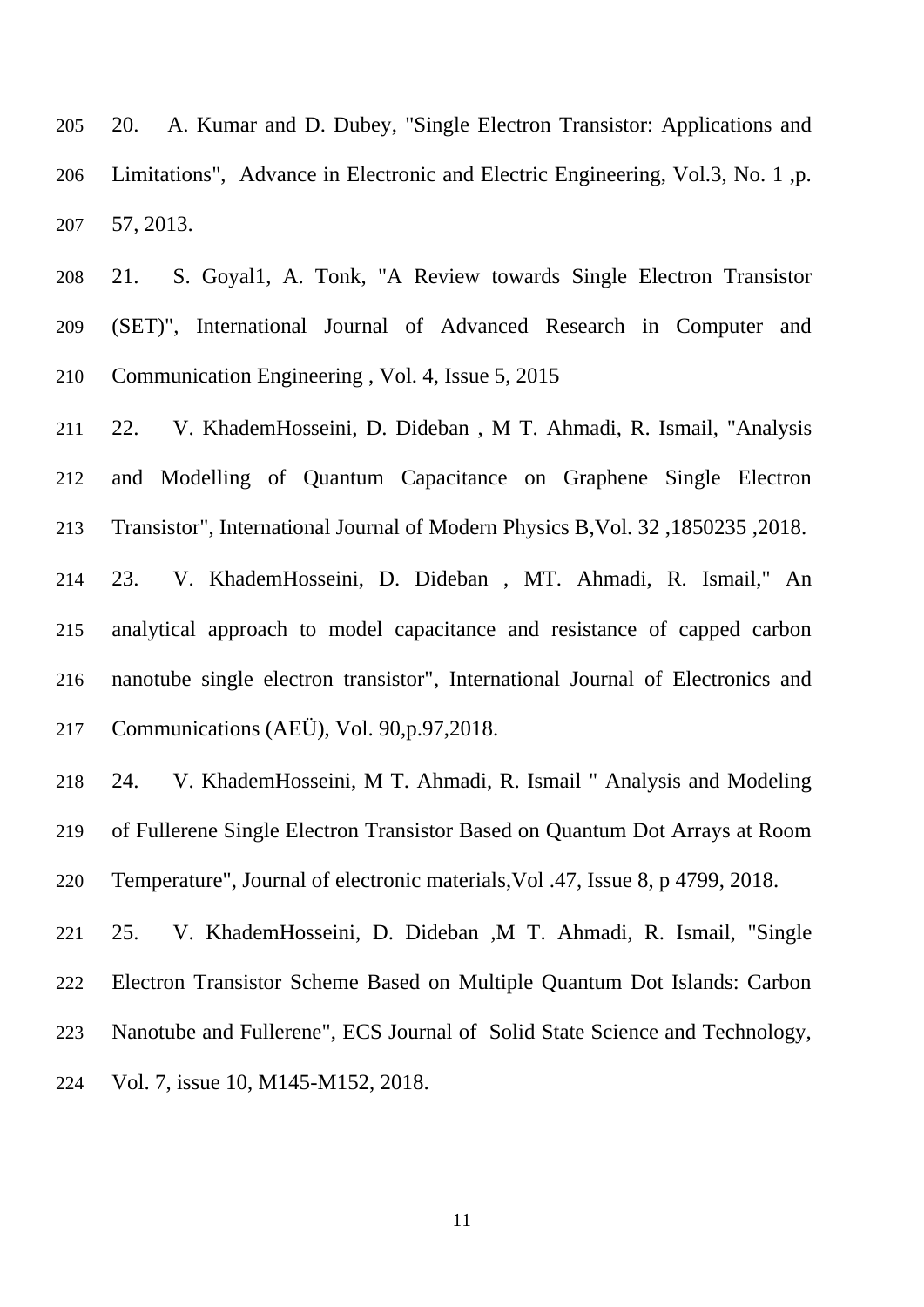26. V. KhademHosseini, D. Dideban , M T. Ahmadi, R. Ismail "Analysis of Co-Tunneling Current in Fullerene Single-Electron Transistor", Brazilian Journal of Physics, Vol.48,Issue. 4 , p.406, 2018.

27. A. Kaiser, C. Leidlmair, P. Bartl, S. Zöttl, S. Denifl, A. Mauracher, M.

 Probst, P. Scheier, O. Echt, "Adsorption of hydrogen on neutral and charged fullerene: Experiment and theory", The Journal of Chemical Physics,Vol. 138,

2013.

28. https://quantumwise.com/products/atk

 29. M. Acharya, "Development of room temperature operating single electron transistor using FIB etching and deposition technology", Ph.D thesis, Michigan Technological University, 2009.

| 236 |  |  |  |
|-----|--|--|--|
| 237 |  |  |  |
| 238 |  |  |  |
| 239 |  |  |  |
| 240 |  |  |  |
| 241 |  |  |  |
| 242 |  |  |  |
| 243 |  |  |  |
| 244 |  |  |  |
| 245 |  |  |  |
| 246 |  |  |  |
| 247 |  |  |  |
| 248 |  |  |  |
| 249 |  |  |  |
| 250 |  |  |  |
| 251 |  |  |  |
| 252 |  |  |  |
| 253 |  |  |  |
| 254 |  |  |  |
| 255 |  |  |  |
| 256 |  |  |  |
| 257 |  |  |  |
|     |  |  |  |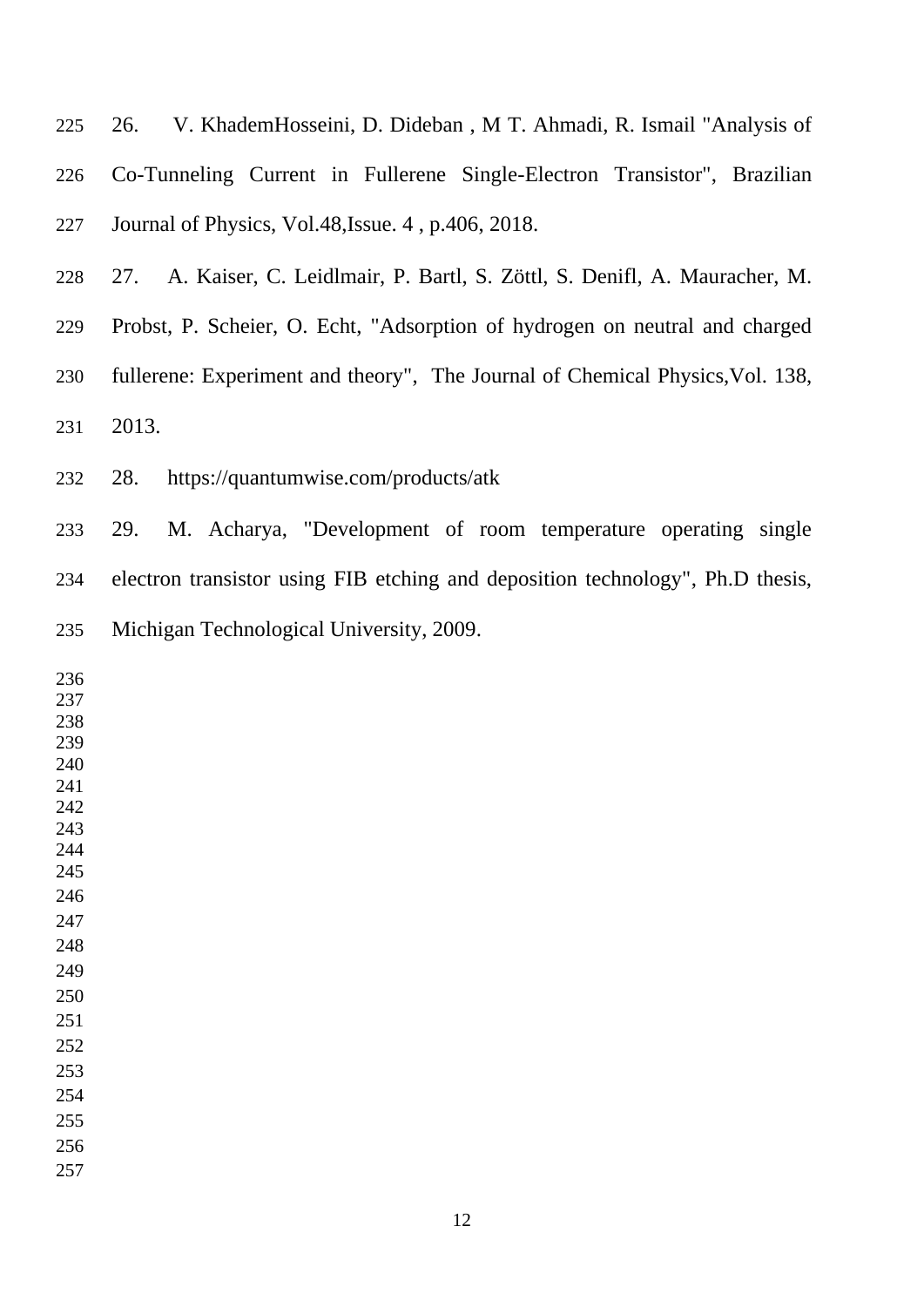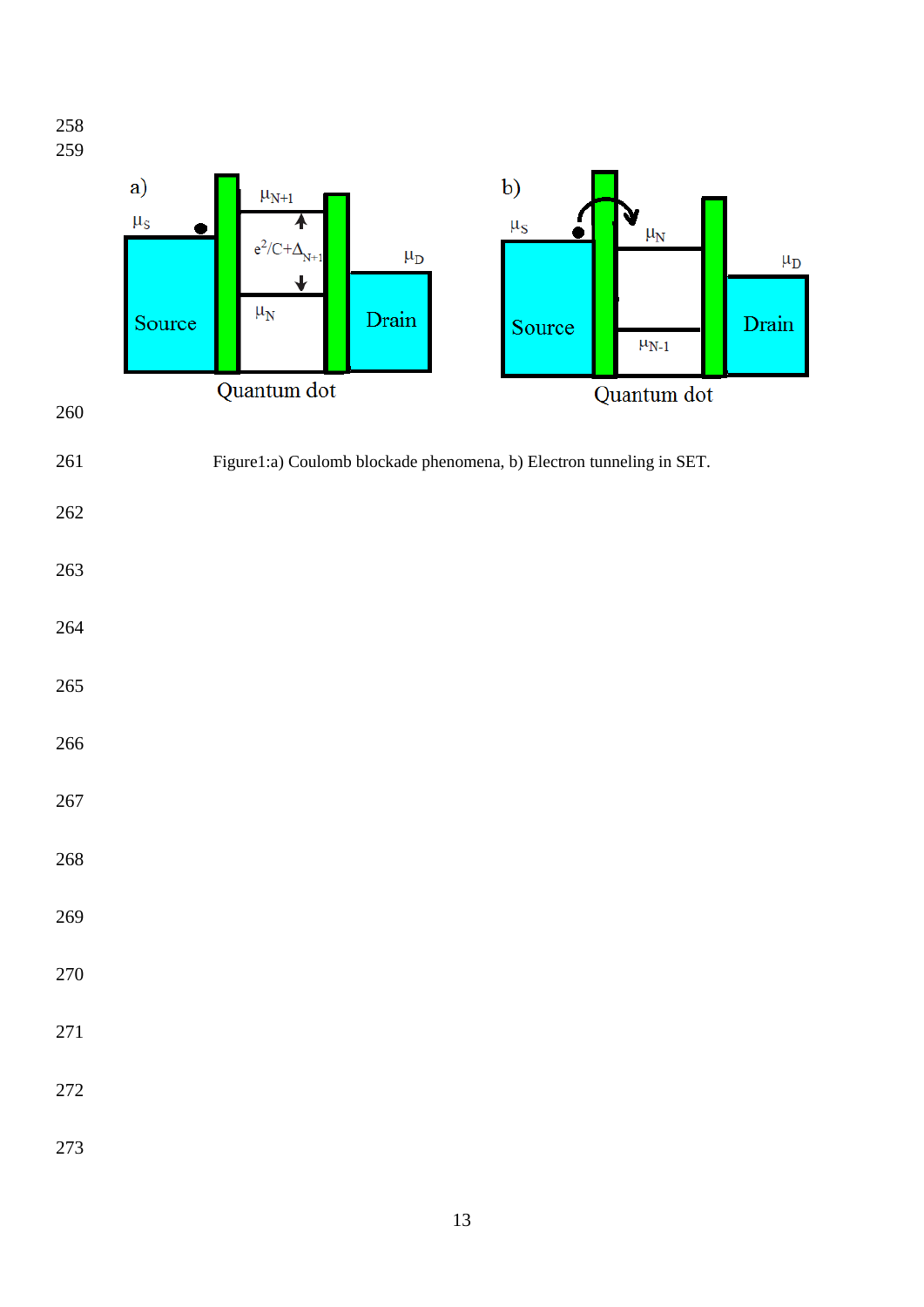

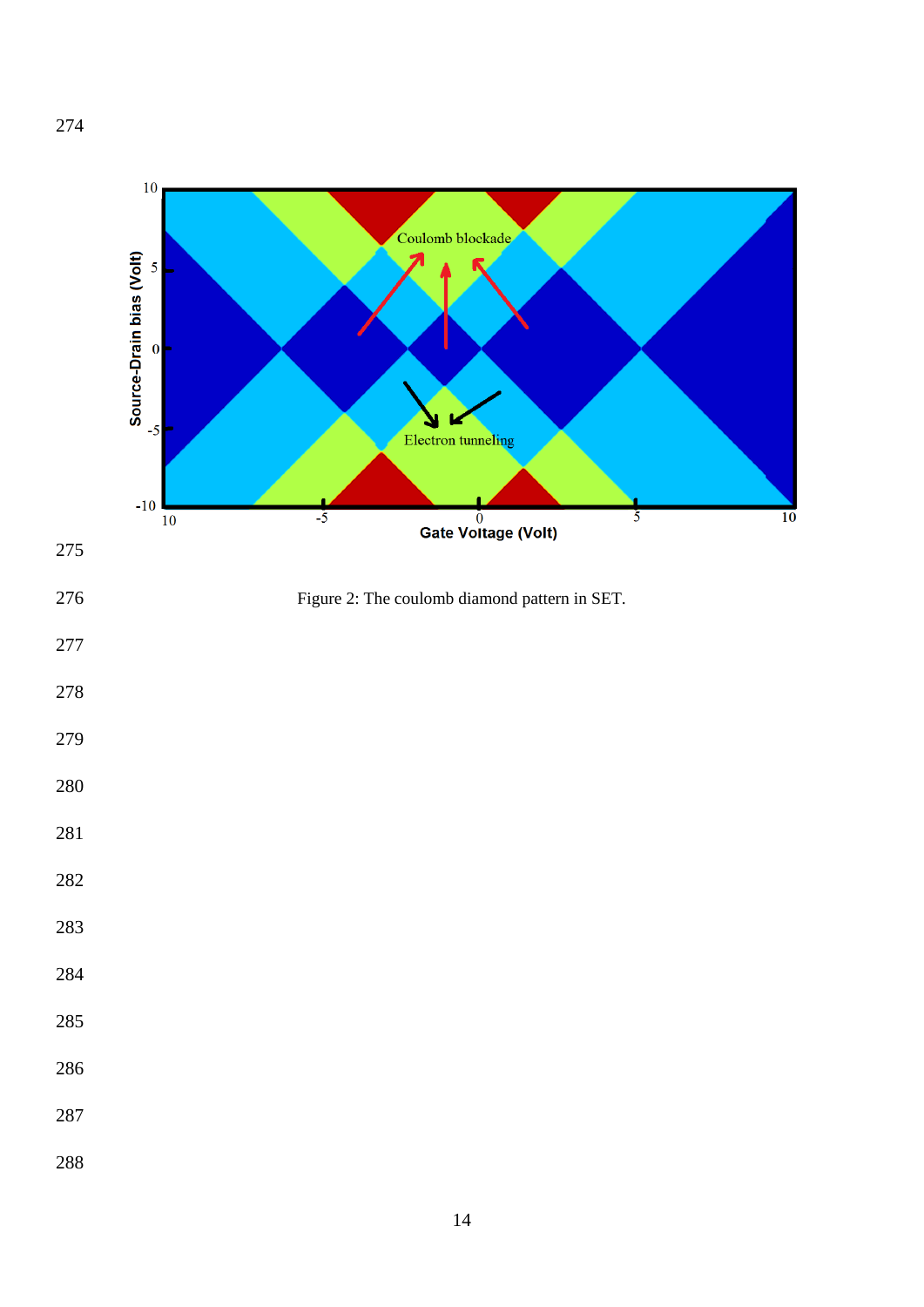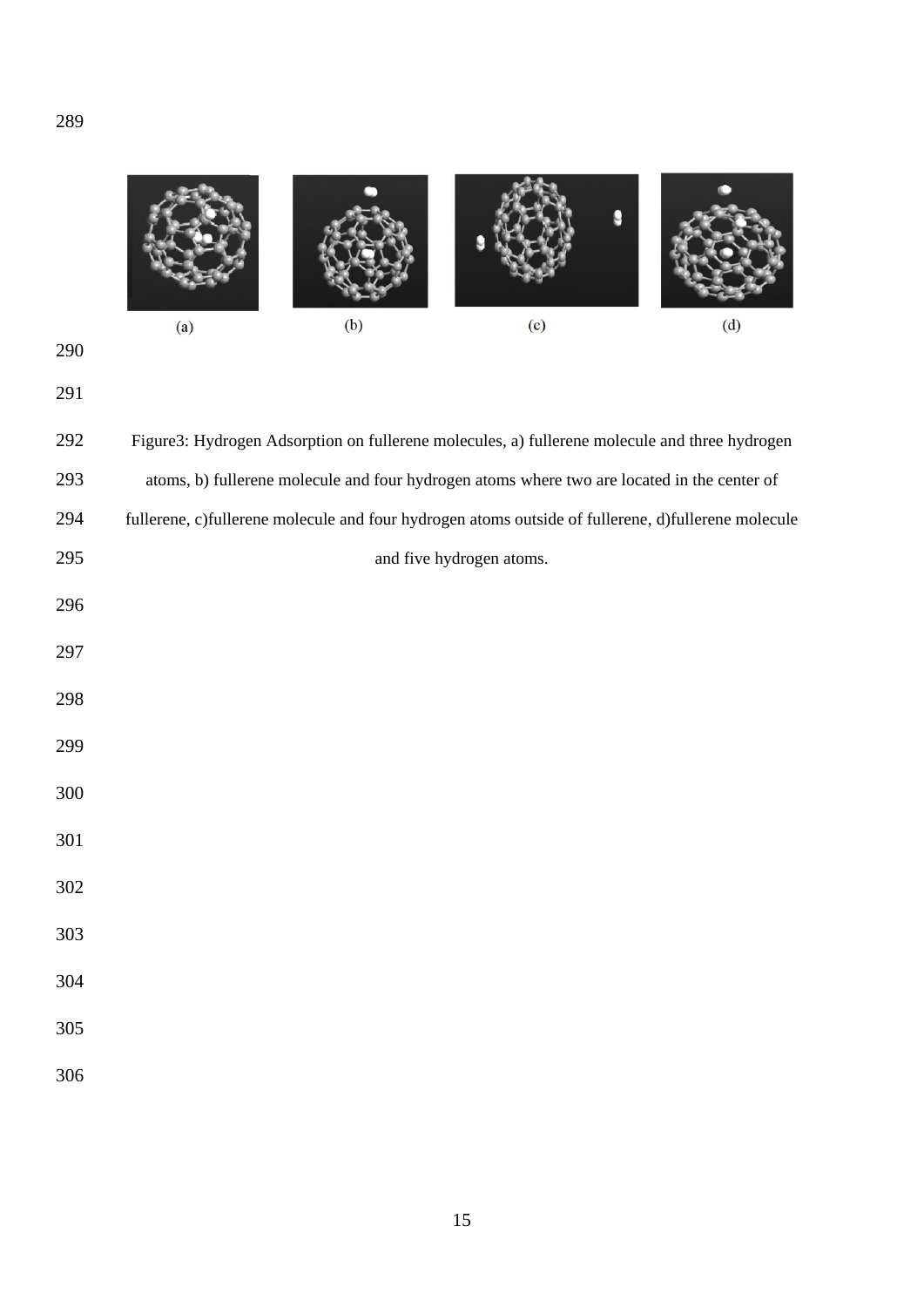

 hydrogen atoms, b) fullerene molecule and four hydrogen atoms where two are located in the center of fullerene, c)fullerene molecule and four hydrogen atoms outside of fullerene, d) fullerene molecule and five hydrogen atoms.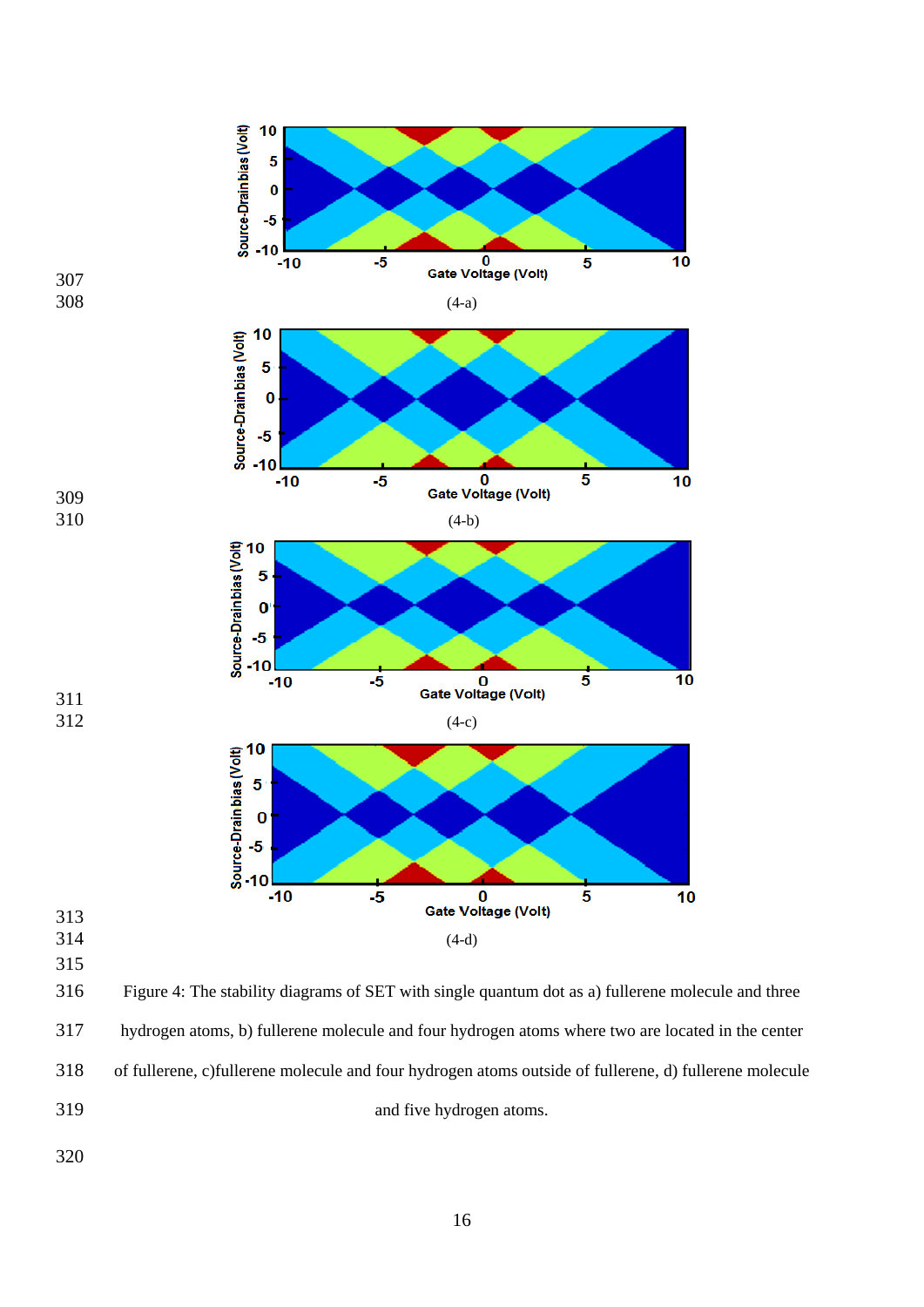